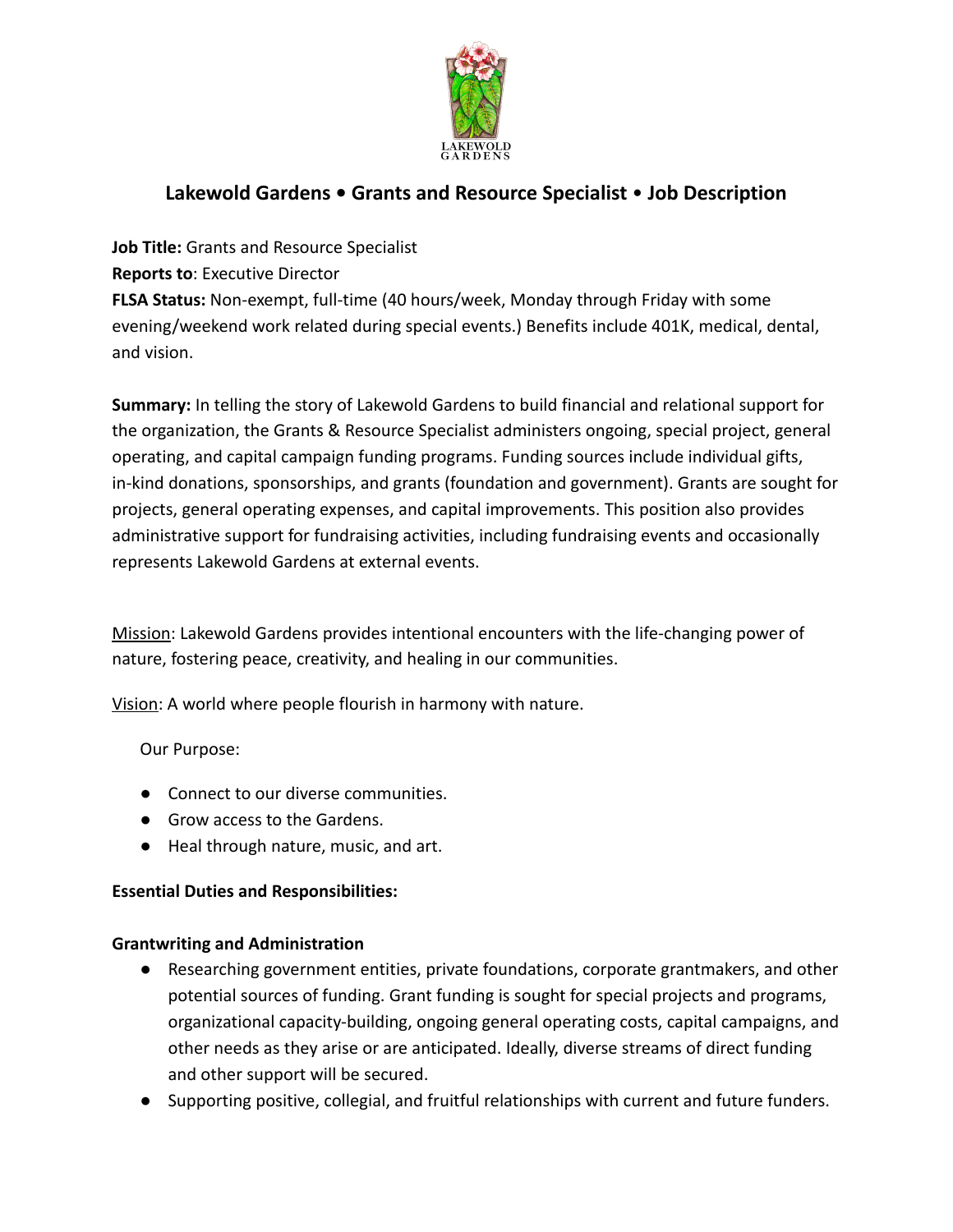- Working with internal stakeholders to strategically plan grant applic/-\*---ations and other fundraising activities.
- Writing, editing, and proofreading grant proposals, reports, and other funder correspondence.
- Maintaining accurate records for all grants applied for, whether funded or not.
- When grants are awarded, ensuring all reporting requirements are met, coordinating with internal and external stakeholders to compile accurate quantitative and qualitative data.
- Keeping up-to-date with best practices and trends in grantmaking and general fundraising, seeking out appropriate opportunities for professional development and networking within the field. Representing Lakewold Gardens well at any workshops, networking events, conferences, and other educational opportunities.

#### **Donor Stewardship**

- Drafting and/or editing letters and other correspondence to support fundraising operations: major gift solicitations, letters of support, annual appeals, etc.
- Coordinating with co-workers to maintain accurate donor records.
- Recording all donations and processing thank-you letters and receipts in a timely manner.
- Ensuring donors at all levels are recognized swiftly and appropriately

# **Event Support**

- Providing administrative support to all fundraising activities, including recording auction item donations
- Work with other staff and external vendors/performers to coordinate and execute event night duties
- Post-event follow-up: payment reconciliation in coordination with finance staff, thanking of auction donors/attendees, etc

#### **Other**

- Liaising with peer organizations to build relationships, remain abreast of current and future activities relevant to Lakewold Gardens and, as appropriate and with the approval and input of Lakewold stakeholders, initiating Lakewold's participation.
- Creating content for the Lakewold Gardens member newsletter and other publications, including occasional items for external partners (e.g. articles for the Lakewood Historical Society's *Prairie Gazette* newsletter or the *Lakeside Living* magazine.)

# **Supervisory Responsibilities:** None

**Qualifications:** To perform this job successfully, an individual must be able to perform each essential duty satisfactorily. The requirements listed below are representative of the knowledge,